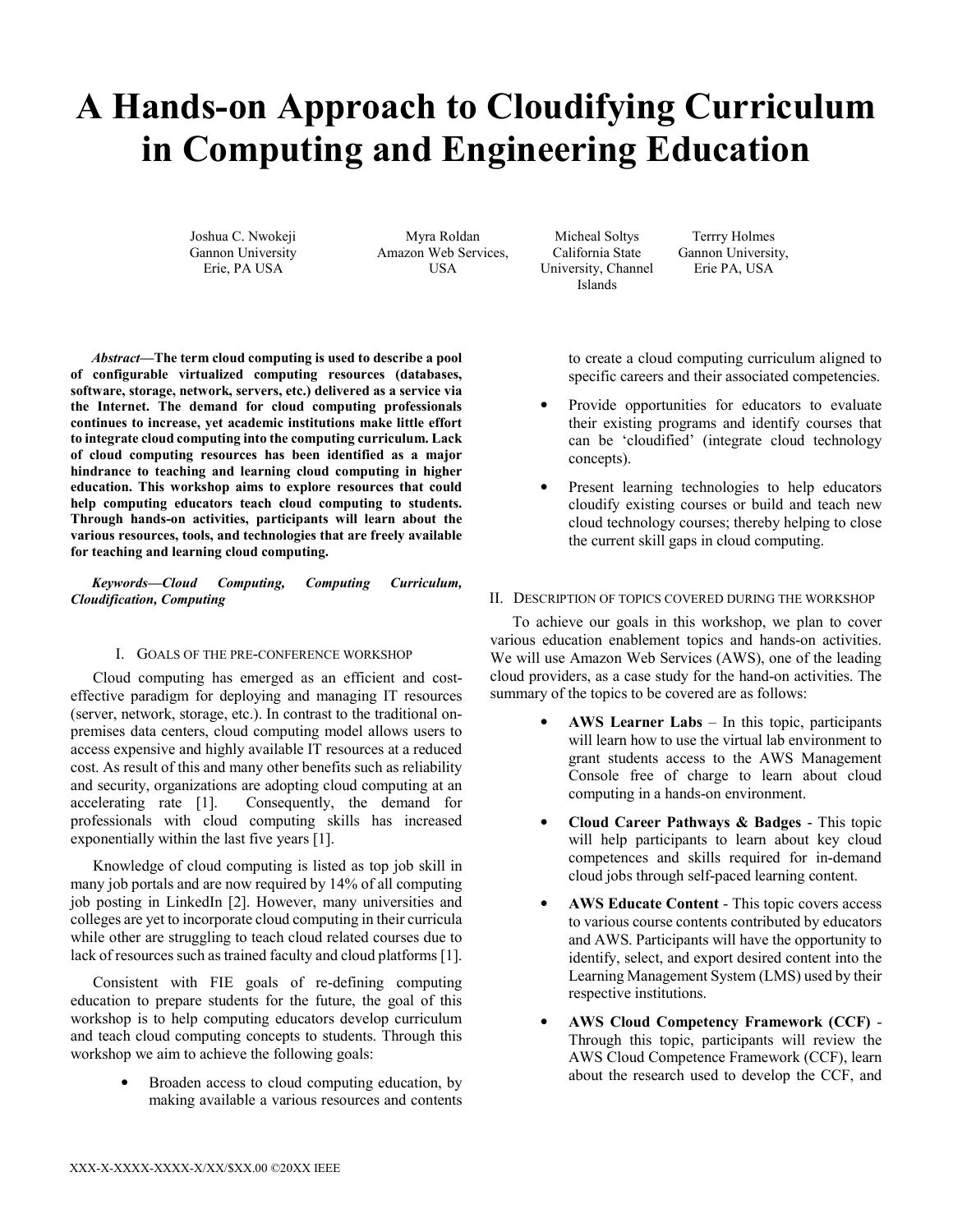how to use CCF to assess and cloudify a course or entire program of study.

• **AWS Management Console** - This topic provides an overview of AWS Management Console, the technology used to build the cloud, using the AWS Learner Lab. Participants configure a simple cloud architecture using the AWS Management Console to develop foundational cloud computing knowledge.

# III. WORKSHOP AGENDA AND EXPECTED INTERACTION DURING THE WORKSHOP

We created an interactive workshop agenda that includes some hands-on activities to engage participants. The activities are shown in Table 1.

| <b>Activity</b>     | <b>Title</b>           | <b>Facilitator</b> | Time (mins) |
|---------------------|------------------------|--------------------|-------------|
| <b>Presentation</b> | The Cloud              | Myra               | 30          |
|                     | Competency             |                    |             |
|                     | Framework              |                    |             |
| Q & A               |                        | Terry              | 05          |
| Hands-on 1          | Cloud Career           | Myra & Joshua      | 30          |
|                     | Pathway                |                    |             |
| <b>Break</b>        |                        |                    | 10          |
| Hands-on 2          | AWS Console and        | Myra Joshua        | 45          |
|                     | Contents               | Nwokeji,           |             |
|                     |                        | &Michael           |             |
| <b>Break</b>        |                        |                    | 15          |
| Hand-on 3           | Develop Cloud          | Myra Joshua        | 45          |
|                     | Curriculum,            | &Michael           |             |
|                     | Course or Cloudify     |                    |             |
|                     | <b>Existing Course</b> |                    |             |
| Q & A               |                        | Terry              | 10          |

*Table 2: Workshop Agenda* 

## IV. DESCRIPTION OF ANTICIPATED AUDIENCE

We intend to reach a wide audience to broaden access to and participation in cloud computing education and accomplish the workshop's goals. Although the workshop's primary audience is educators interested in or currently teaching cloud computing courses, we also encourage industry practitioners to participate. Industry practitioners are necessary because they can provide graduates with specific cloud computing competences to aim for [3]. These competences will serve as input in the design of cloud computing curricula and learning objectives. The anticipated audience will be similar to the participants of the cloud computing panel [3] held in FIE 2020, namely:

- Instructors, lecturers and professors interested in or already teaching cloud computing skills to students.
- Curriculum design experts willing to contribute their expertise in the design of cloud computing curriculum.

• Cloud computing researchers, academics, and professionals working in the industry.

# V. EXPLANATION OF THE QUALIFICATION OF EACH WORKSHOP **ORGANIZER**

This workshop stems from an on-going collaboration between academia and the industry. Consequently, the workshops organizers are drawn from experienced cloud computing practitioners and academics who currently teach cloud computing courses. The qualifications of the organizers are described in Table 2.

| <b>Name</b> | Qualification                                                                                        |
|-------------|------------------------------------------------------------------------------------------------------|
| Joshua      | Joshua C. Nwokeji (Ph.D.) is an associate professor at the                                           |
| C.          | department of computer and information science (CIS),                                                |
| Nwokeji     | Gannon University, USA. He has authored many                                                         |
|             | publications in computing and engineering education.                                                 |
|             | Joshua has participated and contributed to every FIE                                                 |
|             | conference since 2016 and has led panels in every FIE                                                |
|             | since 2017. Currently, he is an AWS Certified Cloud                                                  |
|             | Practitioner, a member of AWS Educate and teaches cloud                                              |
|             | computing courses at Gannon University. This workshop                                                |
|             | was motivated by the Cloud Computing Panel [3] held                                                  |
|             | during FIE 2020 conference.                                                                          |
| Myra        | Myra Roldan is the Technical Program Manager for AWS                                                 |
| Roldan      | Education to Workforce Solutions with over 20 years of                                               |
|             | technology and education experience. She is the primary                                              |
|             | researcher of the AWS Cloud Competency Framework.                                                    |
|             | Myra provides technical and consultative services for                                                |
|             | higher education and workforce development institutions                                              |
|             | globally. She collaborates with institutions to evaluate and                                         |
|             | assess existing programs of study for cloudification                                                 |
|             | readiness and provides guidance and inputs on the<br>of cloud computing comprehensive<br>development |
|             | credentials, 2-yr and 4-yr degrees, and workforce                                                    |
|             | development programs.                                                                                |
| Michael     | Michael Soltys (Ph.D.) is a professor and chair of                                                   |
| Soltys      | Computer Science at California State University, Channel                                             |
|             | Islands campus. Before coming to California State in 2014,                                           |
|             | he was a professor at McMaster University for 14 years.                                              |
|             | He has authored over 70 papers, written 2 books, and                                                 |
|             | specializes in Algorithms, Cybersecurity and Cloud                                                   |
|             | Computing. He is currently an AWS ambassador, and is                                                 |
|             | passionate about introducing the Cloud into the Computer                                             |
|             | Science curriculum and research.                                                                     |
| Terry       | Terry S Holmes (J.D., MBA) is an assistant professor at the                                          |
| Holmes      | Dahlkemper School of Business, Gannon University, USA.                                               |
|             | He has authored numerous publications in computer and                                                |
|             | engineering education. Further, he has participated in                                               |
|             | numerous FIE conferences both presenting papers and                                                  |
|             | participating on panels including FIE 2020 Cloud                                                     |
|             | Computing Panel [3]. Prior to teaching, he was a partner in                                          |
|             | an Internet Provider Service.                                                                        |

*Table 1: Qualification of Pre-Conference Organizers*